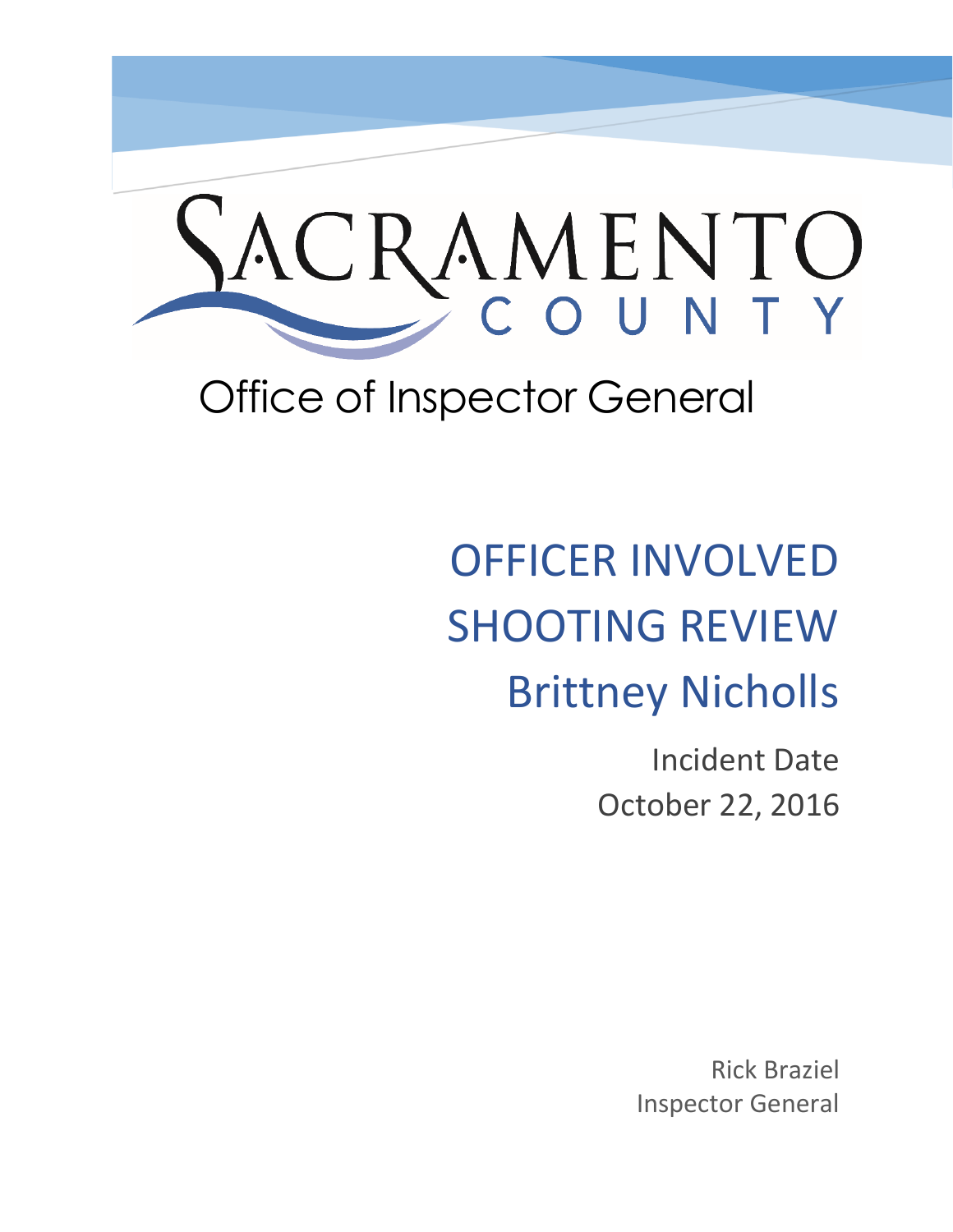## Contents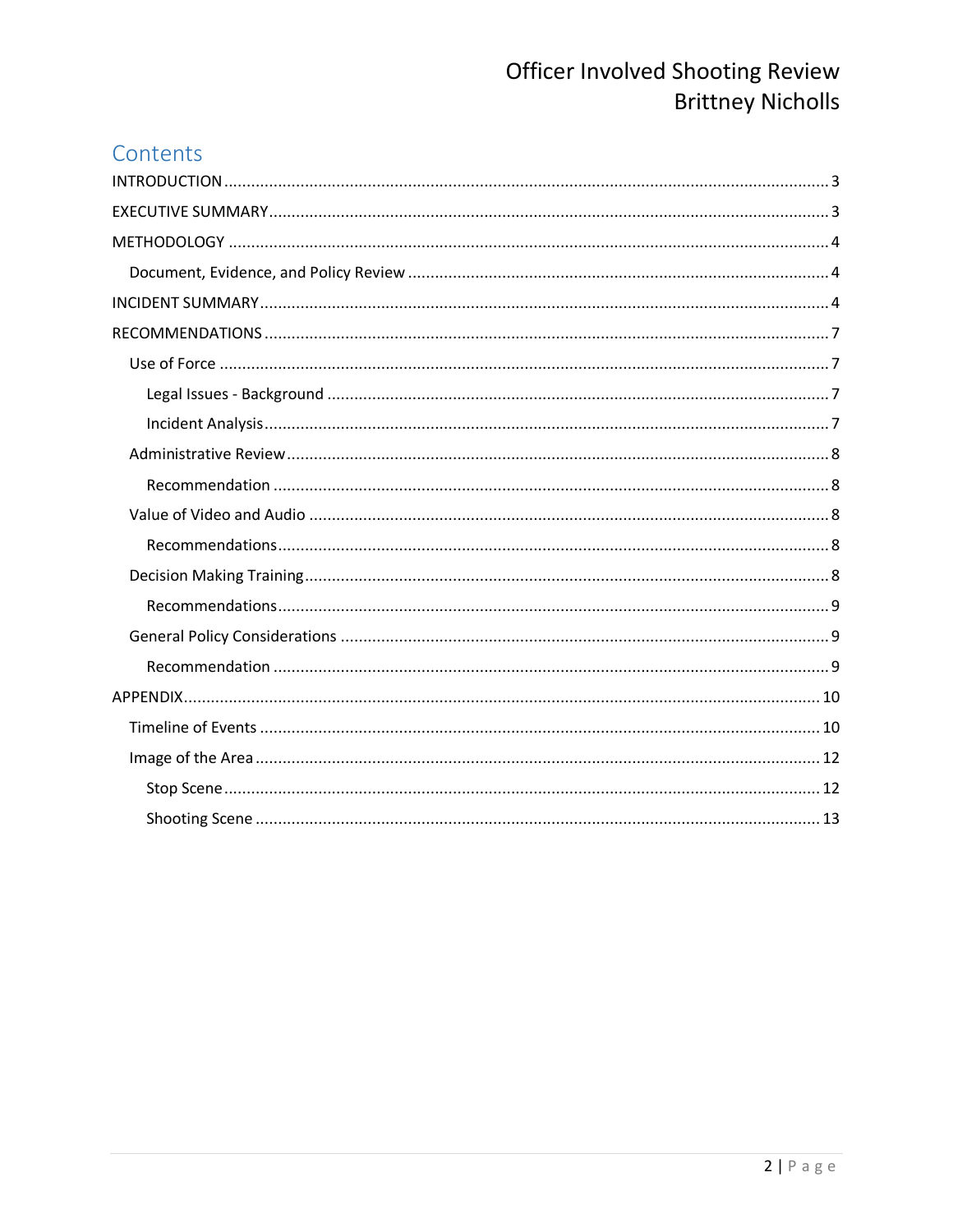## <span id="page-2-0"></span>INTRODUCTION

The Inspector General reviews certain critical incidents involving the Sacramento Sheriff's Department to evaluate the effectiveness of departmental policies, tactics, equipment, and training. These reviews result in the identification of lessons learned regarding the incidents and specific recommendations for the Sheriff's Department intended to enhance the safety of the community and officers. It is important to note that this review was conducted with the benefit of hindsight and the knowledge of all concurrent events. The ability to review reports, photographs, video, and audio allows for the critical review of the incident that is not available to officers and witnesses.

## <span id="page-2-1"></span>EXECUTIVE SUMMARY

This review concerns an incident where a Deputy used deadly force, the appropriateness or inappropriateness of that use of force, and the related departmental policies were reviewed and compared against best practices in policing. The review included crime reports, statements, evidence, video, audio, and applicable policies resulting in eight recommendations.

On October 22, 2016 at 3:19 a.m. Deputy Taylor was on routine patrol when he saw a male running on Long Canyon Drive at Winding Oak Drive. The male was immediately followed by a Mercedes driven by Brittney Nicholls and a female passenger. Deputy Taylor stopped both the male and Nicholls and learned that they knew each other. The male sat in the back seat of the Mercedes during the contact. During his investigation, Deputy Taylor determined that Nicholls did not have her driver's license and directed her to exit the car. After a delay Nicholls briefly stood but suddenly got back into the car. Deputy Taylor reached into the car and attempted to control Nicholls; however, she was able to shift the car in gear and started to drive off.

As the car accelerated Deputy Taylor was pulled forward a few feet before he could move away from the car. As the car fled the scene Deputy Taylor fired five rounds striking the car at least three times. Nicholls with her two passengers continued to flee but she was later arrested. None of the occupants reported injuries.

The available evidence supports that, at the time Deputy Taylor fired his weapon, there was not a reasonable basis to believe that Nicholls, or the occupants of the vehicle, posed a threat of serious bodily injury or death to Deputy Taylor or others, nor a reasonable belief that a delay in apprehension would pose an immediate threat of death or serious bodily injury. The use of deadly force against Nicholls was not reasonable or necessary and placed Nicholls and the two passengers at risk of serious injury or death.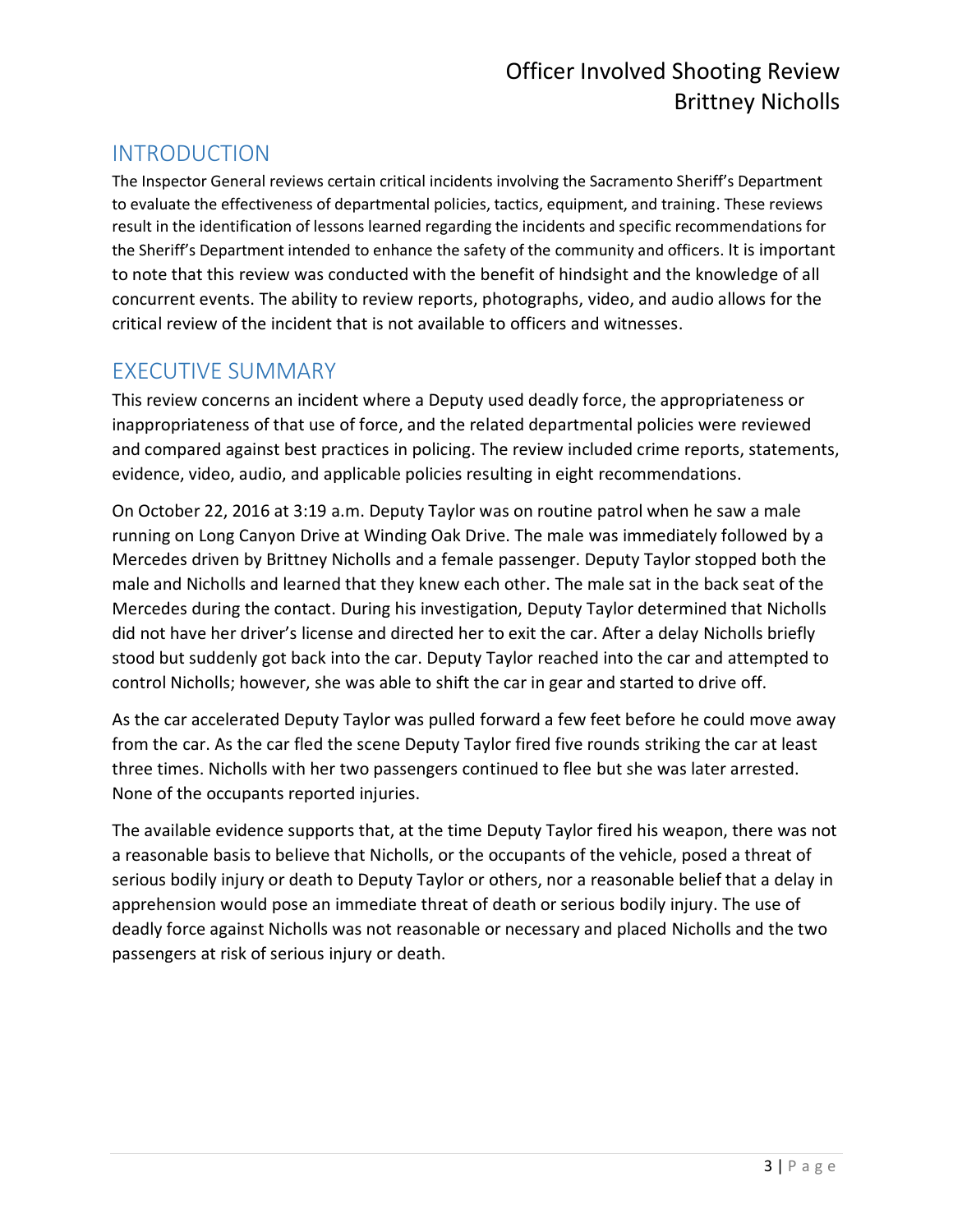## <span id="page-3-0"></span>**METHODOLOGY**

The Inspector General, with cooperation from the Sacramento County Sheriff's Department, gathered, reviewed, and analyzed documents from many sources to develop an understanding of this shooting. Policies, procedures, and training related to the activities leading up to and including the shooting were reviewed and compared to accepted best practices in policing.

#### <span id="page-3-1"></span>Document, Evidence, and Policy Review

To assist in the review, information was collected from the following:

- Documents related to the shooting including witness statements and crime scene diagrams.
- Photographs of the scene and dispatch audio.
- Review of videotaped interviews.
- Direct observation of the general area and shooting scene.
- Review of Sacramento County Sheriff's Department policies and applicable International Association of Chiefs of Police model policies.<sup>1</sup> Sheriff's policies include:
	- o General Order 2/01 (Rev 6/13) Authorized Firearms and Ammunition
	- o General Order 2/03 (Rev 5/08) Firearms Training and Qualification Special Weapon Training
	- o General Order 2/05 (Rev 12/12 & Rev 9/17) Use of Firearms
	- o General Order 2/06 (Rev 10/07) Officer-Involved Shooting Incidents
	- o General Order 2/11 (Rev 4/16 & Rev 8/17) Use of Force Policy
	- o General Order 2/16 (New 1/06) Weapons Discharge Reporting Incidents
	- o General Order 2/17 (Rev 3/13) Use of Force Tactical Review Board
	- o General Order 10/10 (New 9/07) In-Car Camera Systems

## <span id="page-3-2"></span>INCIDENT SUMMARY

 $\overline{a}$ 

Deputy Taylor was working patrol in a marked SUV during the early morning hours of October 22, 2016. Just prior to 3:19 a.m., Deputy Taylor was driving north on Winding Oak Drive approaching Long Canyon Drive when he observed unusual activity at the intersection. A male, dressed in jeans and a long sleeve sweat shirt, was seen running west on the north sidewalk of Long Canyon Drive and continued running on the sidewalk as it curves north onto Winding Oak Drive. As Deputy Taylor approached a light-colored Mercedes, which was west on Long Canyon Drive abruptly stopped at the intersection with Winding Oak Drive. The male slowed down, turned and started walking toward the Mercedes making gestures as if he knew the people in the car.<sup>2</sup> Seeing this Deputy Taylor stopped his patrol vehicle and activated his overhead code-2

<sup>1</sup> <http://www.iacp.org/Model-Policies-for-Policing>

<sup>&</sup>lt;sup>2</sup> Winding Oak Drive curves toward the west (left) as the roadway approaches Long Canyon Drive allowing the patrol vehicle headlights to fully illuminate the area. There is also a street light on the northeast corner that illuminated the area through a tree canopy.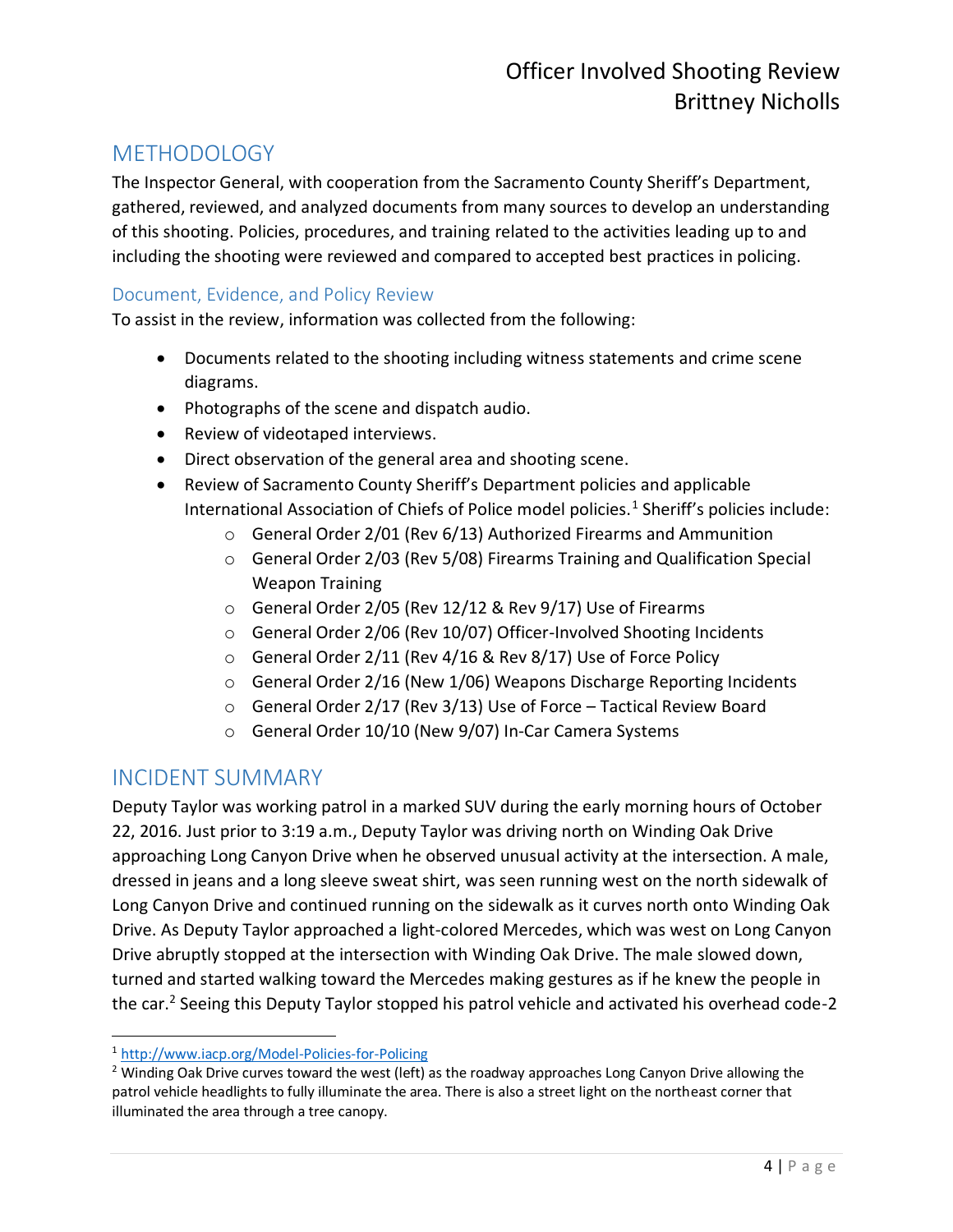emergency lights and his spot lights. The male walked up to the passenger side of the Mercedes and appeared to be speaking with the front passenger as the driver, later identified as Brittney Nicholls, looked directly at the patrol car while smoking a cigarette, holding it in her right hand.

Deputy Taylor exited his patrol vehicle and immediately asked the male and occupants of the car "what are you kids doing? "What are you doing?", as he approached the Mercedes. $3$  The male responded "huh?" as Taylor approached the rear of the Mercedes driver's side. Nicholls, a female passenger seated in the front seat, and the male outside the car were all watching Taylor. Deputy Taylor, while speaking with the male over the top of the Mercedes walked around the rear of the Mercedes out of camera view. When Taylor was back in camera view he approached Nicholls as the male sat in the rear passenger seat. According to Deputy Taylor he requested identification from everyone in the car at which time the male told Deputy Taylor that he did not have his identification but that he would tell Taylor his information. The front passenger told Taylor that she did not have her identification with her. Nicholls said that she did not have identification but then said that she did and reached down and brought up papers that she looked through. After rifling through her papers, Nicholls handed them to Deputy Taylor. Taylor briefly looked through the papers as Nicholls continued to search through her purse which was on her lap.<sup>4</sup>

Nicholls continued searching in her purse for identification as Deputy Taylor returned to the rear of the car out of camera view. While at the back of the car Taylor noticed that there were paper plates on the vehicle and believed this was suspicious so he notified SSD dispatch that he was on a vehicle stop and that he was ok.<sup>5</sup>

Deputy Taylor then returned to the driver's door as Nicholls put the car in park and took her foot off the brake. When he recontacted Nicholls, Taylor asked her for her driver's license and she told him that she did not have one but that she did have an ID card. Deputy Taylor placed the papers that Nicholls had previously handed him on the roof, opened the driver's door, and asked her to step out of the car so he could talk to her. Nicholls handed Taylor her identification card which he immediately placed on the roof of the car. Nicholls unbuckled her seat belt and turned toward the open door but did not exit the car. While seated in the car with both feet on the ground Nicholls dropped her cigarette and stood up next to the driver's seat. Deputy Taylor, who is alongside the car, told Nicholls that she was not under arrest but that he was going to detain her. As he spoke with her he used his right hand and removed his handcuffs from a pouch in front of his handgun. In response Nicholls said, "oh hell no," and immediately turned and quickly reentered the car. Before her body was completely inside the vehicle the brake light

<sup>&</sup>lt;sup>3</sup> While the in-car video system was active and captures the incident on video, Deputy Taylor was not wearing his body microphone and the only audio captured was from the microphone inside the patrol vehicle.

<sup>4</sup> The papers were associated with an arrest/booking at the jail for someone other than Nicholls.

<sup>&</sup>lt;sup>5</sup> It was later reported to detectives that Nicholls told her front seat passenger, several times, that she was going to run.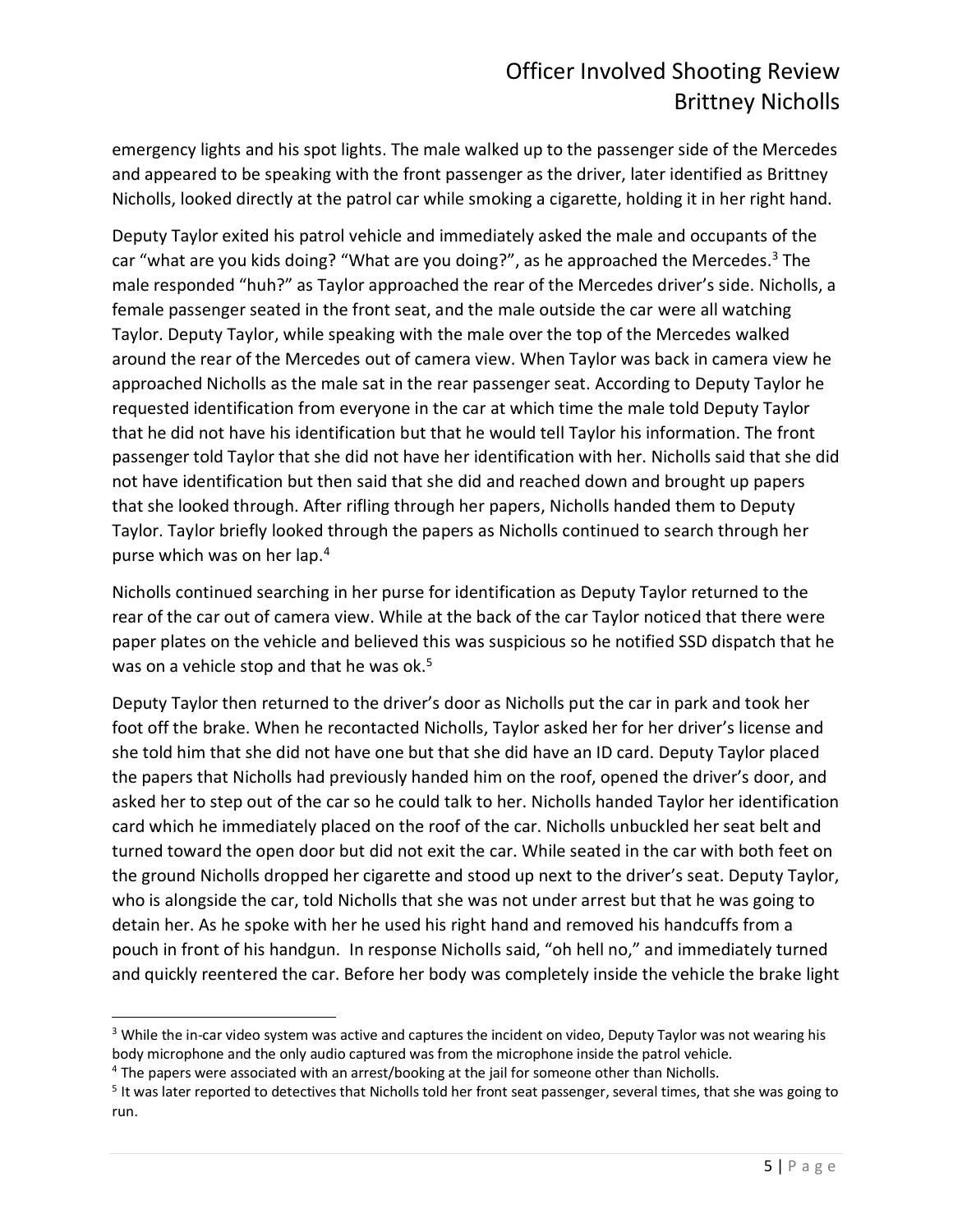activated indicating her right foot was on the brake while her left foot was still on the ground outside the car. Deputy Taylor reached into the car, first with his left hand and then his right hand trying to grab Nicholls and gain control of her. During the struggle Taylor's left arm was seen mostly out of the car as though he had grabbed ahold of Nicholls and was pulling her out. The struggle lasted a few seconds before the brake light went off and Nicholls' right hand grabbed the steering wheel. The car then began to move forward with a portion of Deputy Taylor's arms still in the car trying to grab Nicholls.

As the car began to move, Deputy Taylor was able to free his left arm and after approximately 3-6 feet Taylor's upper body was out of the car but not completely clear of it. His torso was alongside the rear passenger door and the driver's door appeared partially closed with his left arm and shoulder blocking the door. It appeared that while Deputy Taylor was free from the interior of the car he used his right hand against the body of the car and rear door window to steady himself. Deputy Taylor was able to stay upright taking a couple stutter steps and a couple full steps before he was free of the car and no longer in danger of being run over. The distance he traveled before he was clear of the car and no longer in immediate danger was approximately 6-10 ft.<sup>6</sup>

Taylor maintained his balance while his momentum carried him forward as the Mercedes continued to accelerate north on Winding Oak Drive toward Madison Avenue. Deputy Taylor told detectives that he was fearful that Nicholls may turn around and run over him, or back up and run over him, so he drew his handgun and fired 5 rounds at the Mercedes, striking the vehicle at least three times. He continued to chase after the car on-foot for a short distance before broadcasting shots fired multiple times on the radio as he ran back to his patrol vehicle and began to chase after the Mercedes. Deputy Taylor was not able to find the Mercedes so he drove the patrol vehicle back to the scene of the shooting.

When the Mercedes was located, the back window of the vehicle was shattered with shards of glass scattered throughout the seats and floor. There was a bullet hole in the trunk of the car just above the left side of the license plate with the bullet recovered in the trunk. A bullet was recovered in the headliner at the front edge of the sunroof above the front passenger visor. Near the center of the windshield there was a sunburst shaped defect that appeared to be a bullet strike with a portion of a bullet recovered on the dashboard below the defect. A bullet was also recovered in the street at the shooting scene.

 $6$  The distance is an estimate based on the in-car video.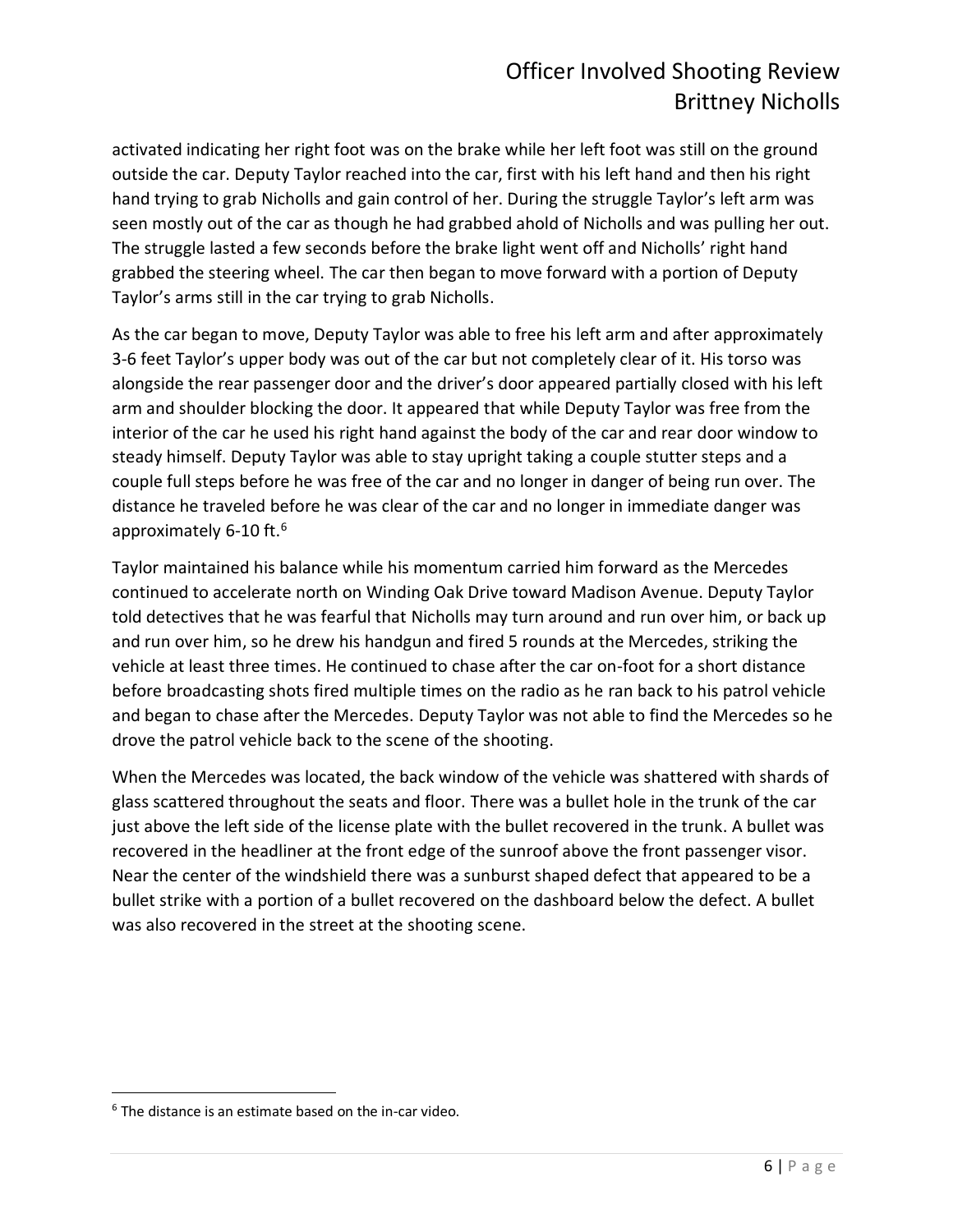### <span id="page-6-0"></span>RECOMMENDATIONS

The review resulted in eight recommendations within four areas; use of force, administrative review, value of video and audio, and general policy considerations.

#### <span id="page-6-1"></span>Use of Force

#### <span id="page-6-2"></span>Legal Issues - Background

The 4th and 14th amendments of the U.S. Constitution provide the foundation for deadly use of force policies in the United States. Federal court guidelines stem from the benchmark 1985 decision of the U.S. Supreme Court in *Tennessee* v. *Garner*. This ruling held that the Tennessee statute that permitted police officers to use deadly force in arresting non-dangerous fleeing felons was unconstitutional. This ruling sanctioned the use of deadly force only to "protect the officer and others from what is reasonably believed to be a threat of death or serious bodily harm," (or) "if it is necessary to prevent the escape of a fleeing violent felon whom the officer has probable cause to believe will pose a significant threat of serious physical injury to the officer or others."<sup>7</sup>

#### <span id="page-6-3"></span>Incident Analysis

The available evidence supports that, at the time Deputy Taylor fired his weapon, there was not a reasonable basis to believe that Nicholls, or the occupants of the vehicle, posed a threat of serious bodily injury or death to Deputy Taylor or others, nor a reasonable belief that a delay in apprehension would pose an immediate threat of death or serious bodily injury. Deputy Taylor stated to detectives that he feared that Nicholls would return and run him over, or back-up and run him over. There was no evidence to suggest that either of these were reasonable possibilities at the time. If Nicholls' intent was to run Taylor over a U-turn would have been required to return to his location. If Nicholls' intent was to back-up and run over Taylor it would require stopping or slowing the vehicle in order to shift into reverse. The evidence supports that vehicle did not slow or brake, but rather was under heavy acceleration fleeing the area. If Nicholls had performed either of these maneuvers in an attempt to harm Taylor he would have had time to find a safe location out of the vehicle's path.<sup>8</sup>

Based upon the evidence it appears Nicholls' intent was to flee the scene, not to harm Deputy Taylor. Deputy Taylor had Nicholls' identification and sufficient additional information that would eventually lead to Nicholls' arrest. The use of deadly force against Nicholls was not reasonable or necessary and placed Nicholls and the two passengers at risk of serious injury or death.

 $\overline{a}$ <sup>7</sup> [https://cops.usdoj.gov/pdf/e10129513-Collaborative-Reform-Process\\_FINAL.pdf](https://cops.usdoj.gov/pdf/e10129513-Collaborative-Reform-Process_FINAL.pdf)

<sup>&</sup>lt;sup>8</sup> General Order 2/05 states a department member threatened by an oncoming motor vehicle shall, where reasonable, consider moving out of the vehicle's path to mitigate the threat.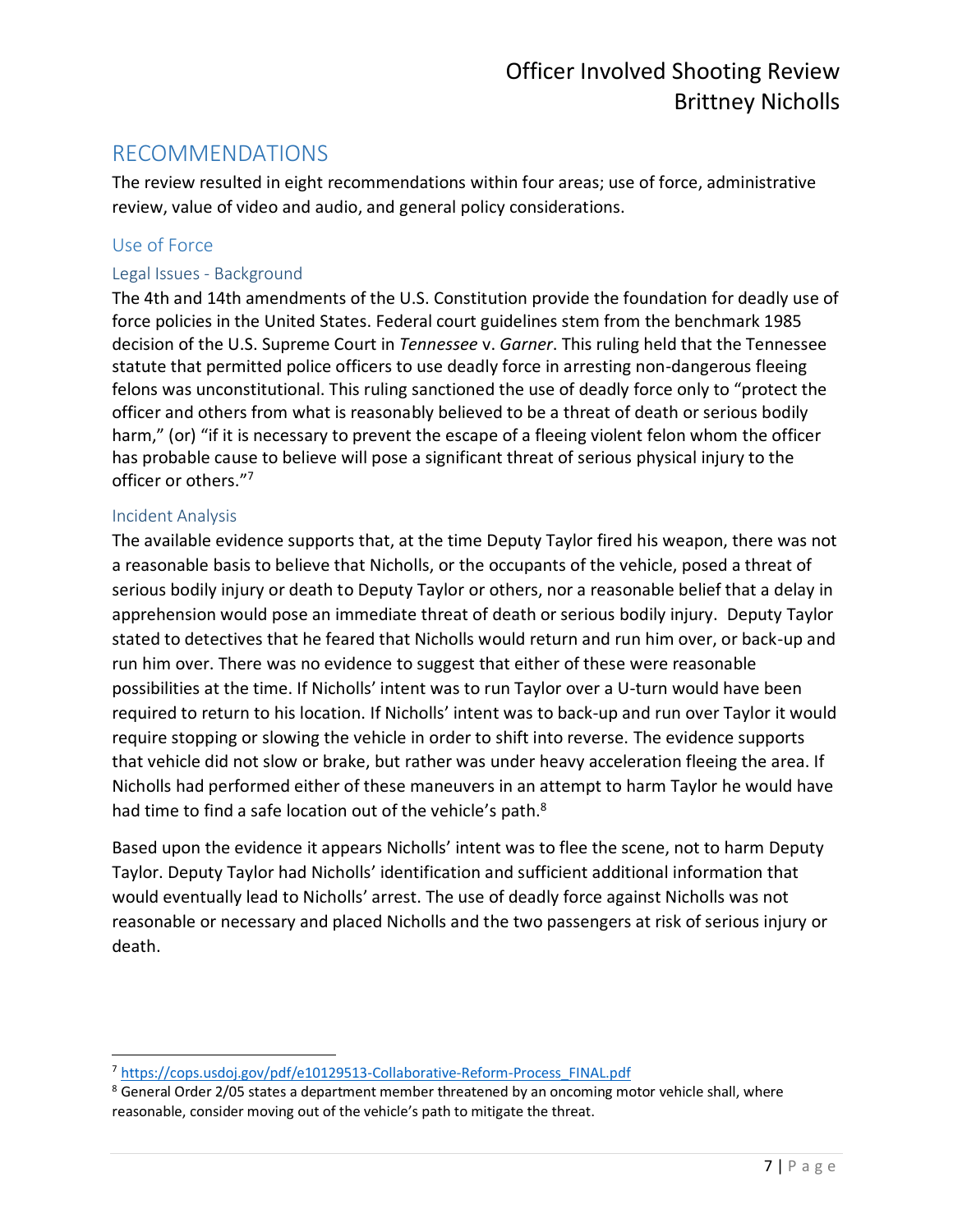#### <span id="page-7-0"></span>Administrative Review

The Sheriff's Department initiated an administrative investigation following the shooting. The final disposition of the administrative investigation has not been determined and the investigation was not part of the OIG review.

#### <span id="page-7-1"></span>Recommendation

1. Based upon the facts of this incident an administrative investigation is appropriate and the Sheriff's Department should continue the investigation to determine possible violations of Department policy.

#### <span id="page-7-2"></span>Value of Video and Audio

The thoroughness of this review was directly related to the availability of video recordings. The involved Sheriff's vehicle was equipped with in-car camera video and audio. The availability of video of the initial contact and the subsequent shooting assisted in the assessment of this incident. The Sheriff's Department requires that officers record, both video and audio, all traffic stops, vehicle pursuits, crimes in progress, or any situation or event that the officer through training and experience believes should be recorded. $9$  The video in Deputy Taylor's vehicle functioned as designed and the in-car audio microphone was active; however, Deputy Taylor was not wearing his body worn microphone.

#### <span id="page-7-3"></span>Recommendations

- 2. The Sheriff's Department should revise General Order 10/10 (In-Car Camera Systems) to:<sup>10</sup>
	- 2.1. Require officers to wear and activate body worn microphones during all traffic stops, all vehicle pursuits, crimes in progress, and any situation or event that the officer through training and experience believes should be recorded.
	- 2.2. Ensure the requirements of General Order 10/10 are met during critical incident reviews.
	- 2.3. Establish a random audit of in-car camera video to ensure officers are complying with the provisions of General Order 10/10.
	- 2.4. Continue the evaluation of body worn cameras.

#### <span id="page-7-4"></span>Decision Making Training

Law enforcement is a profession that requires officers to make decisions under rapidly changing conditions, with limited information, that potentially could result in serious injury or death. How officers respond in these situations is influenced by patterns formed through education, training, and experience.

 $\overline{a}$ <sup>9</sup> Sheriff's Department, County of Sacramento, General Order, In-Car Camera Systems, 10/10 (NEW 9/07)

<sup>&</sup>lt;sup>10</sup> The Sheriff's Department has completed a review of the in-car camera audio system and identified the need to purchase additional equipment and is nearing completion of issuing new microphones to deputies in the field. Additionally, all field personnel have been reminded of the requirements of the General Order and are expected to fully comply with the order. It is anticipated that recommendations  $2.1 - 2.3$  will be completed soon after release of this report.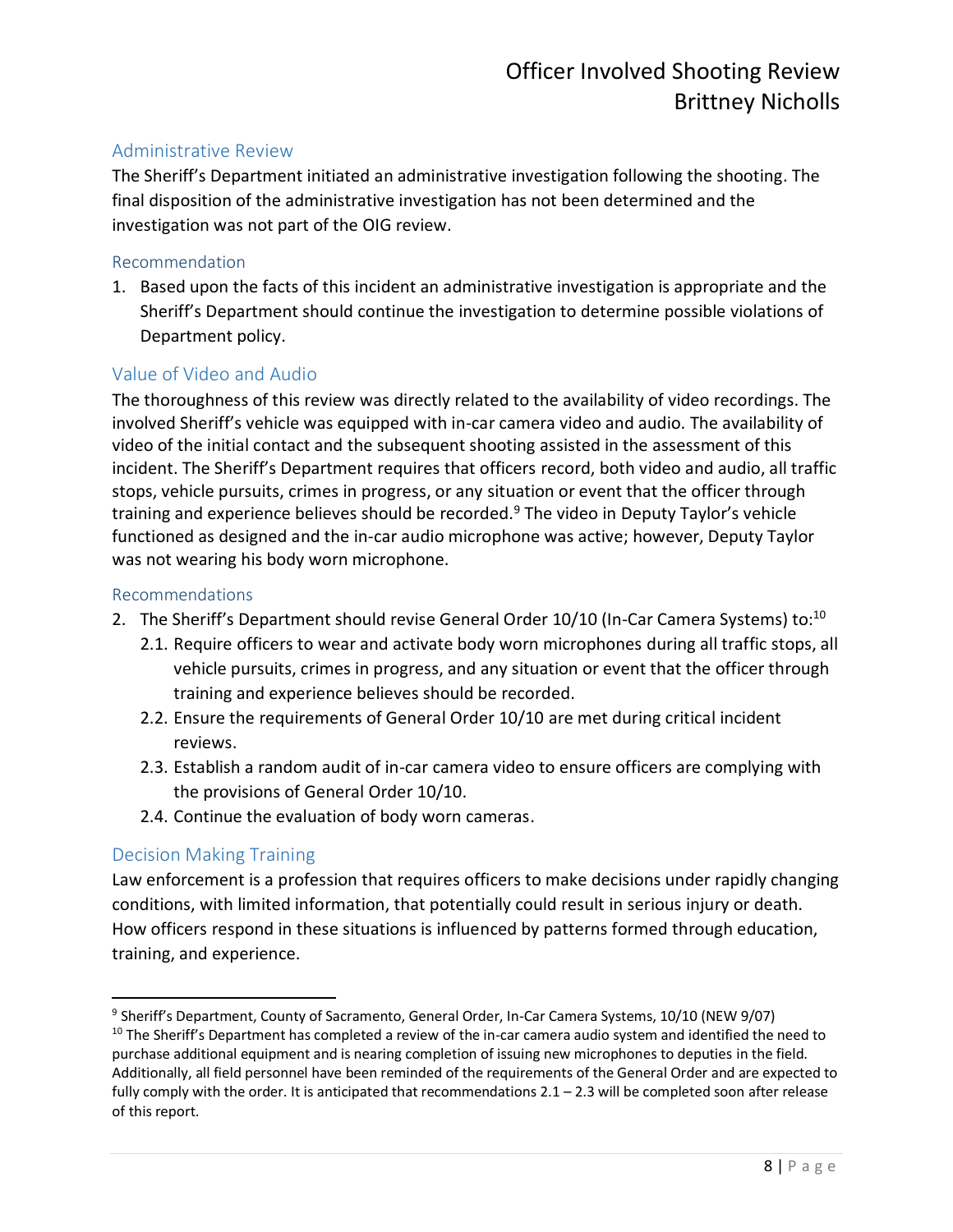#### <span id="page-8-0"></span>Recommendations

- 3. The Sheriff's Department should review training curriculum to include when appropriate the use of Tactical Decision Games $11$  that challenge participants to successfully resolve problems through quick effective decision making.
- 4. The Sheriff's Department should review training to ensure the following decisions are included in training sessions involving the use of force:

What crime was committed? Who is the threat toward? Who is the threat from? Is the threat actual or potential? What level of resistance is exhibited? Is the subject suicidal or homicidal?

#### <span id="page-8-1"></span>General Policy Considerations

#### <span id="page-8-2"></span>Recommendation

 $\overline{\phantom{a}}$ 

5. Some of the polices reviewed in this report have not been revised in over three years. The Department should establish a policy review cycle that requires all policies be reviewed and reissued or revised on a cycle no longer than three years.

<sup>&</sup>lt;sup>11</sup> Tactical Decision Games developed for the military have been used successfully in a variety of professions including law enforcement, fire service, and medicine.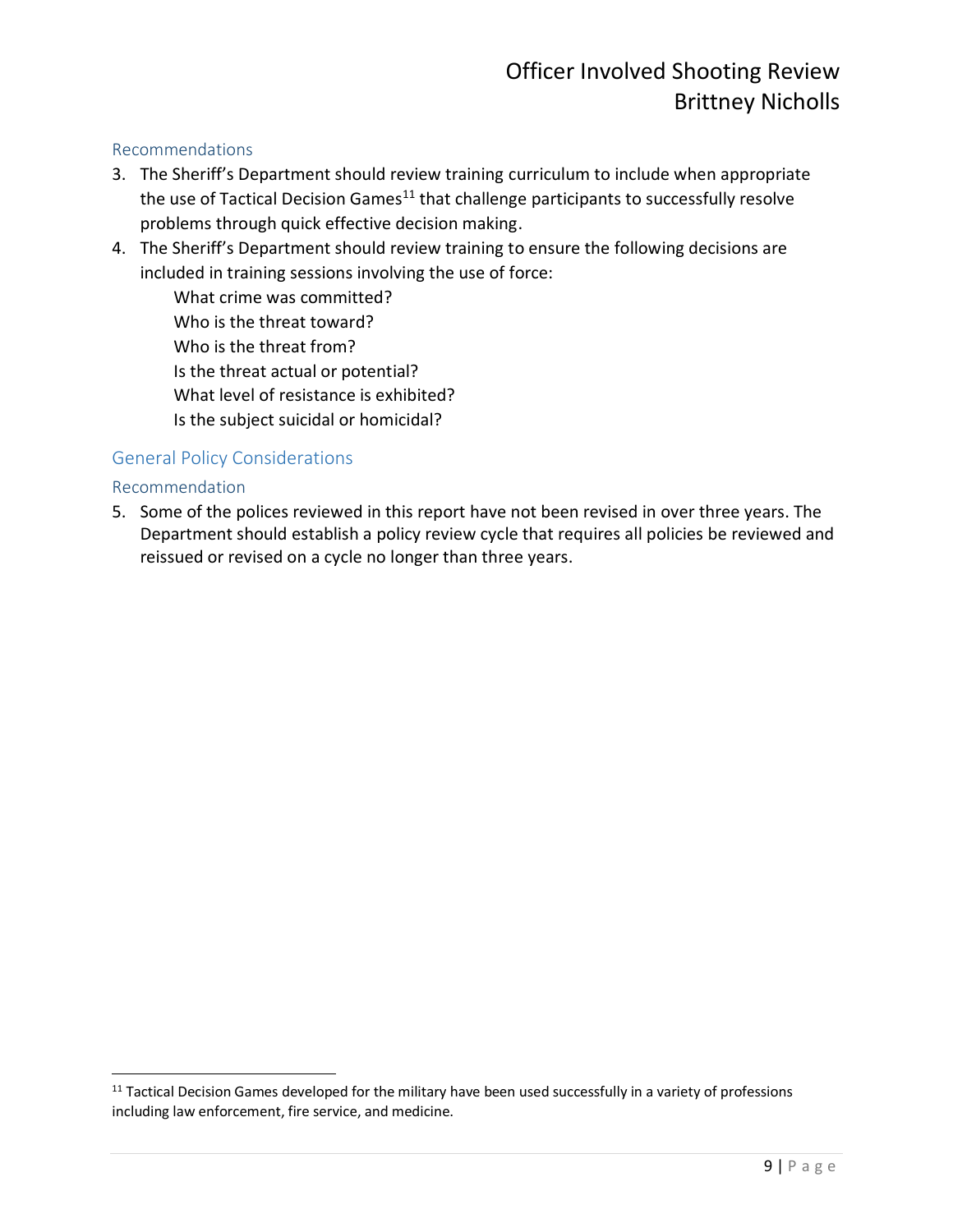## <span id="page-9-0"></span>APPENDIX

<span id="page-9-1"></span>Timeline of Events<sup>12</sup>

| <b>TIME</b>    | <b>ACTION</b>                                                                                                                                                                                                                                                                                          |
|----------------|--------------------------------------------------------------------------------------------------------------------------------------------------------------------------------------------------------------------------------------------------------------------------------------------------------|
| $3:19:13$ a.m. | In-Car camera activated as Deputy Taylor drove North on Winding Oak<br>Drive.                                                                                                                                                                                                                          |
| $3:19:31$ a.m. | As Deputy Taylor approached Long Canyon Drive a subject is seen                                                                                                                                                                                                                                        |
|                | running west on the north sidewalk of Long Canyon Drive as it curves<br>north onto Winding Oak Drive.                                                                                                                                                                                                  |
| $3:19:33$ a.m. | A vehicle came into view travelling west on Long Canyon Drive stopping<br>abruptly at the stop sign at Winding Oak Drive.                                                                                                                                                                              |
| $3:19:35$ a.m. | The runner turned back to the car making hand motions at the<br>occupants. The runner was wearing street clothes and appeared to be<br>male.                                                                                                                                                           |
| 3:19:39 a.m.   | The vehicle inched forward as the runner went to the passenger window<br>and then to the rear passenger door. Both the driver and runner looked<br>toward the patrol car.                                                                                                                              |
| $3:19:43$ a.m. | Deputy Taylor stopped the patrol vehicle, activated his code overhead<br>lights, spot lights, and the interior vehicle microphone became active.                                                                                                                                                       |
| $3:19:55$ a.m. | Deputy Taylor exited his car and asked, "what are you guys doing?"<br>"What are you doing?" as he walked toward the Mercedes in camera<br>view. The occupants of the Mercedes and the male looked toward the<br>deputy and the driver can be seen smoking a cigarette holding it in her<br>right hand. |
| 3:20:06 a.m.   | Deputy Taylor contacted all the parties and the driver continued to<br>smoke as Taylor spoke with the male.                                                                                                                                                                                            |
| $3:20:26$ a.m. | Deputy Taylor walked around the rear of the vehicle out of camera view.                                                                                                                                                                                                                                |
| 3:20:37 a.m.   | Deputy Taylor contacted the driver, later identified as Brittney Nicholls,<br>as the male sat in the rear passenger seat.                                                                                                                                                                              |
| 3:20:46 a.m.   | Nicholls reached down and brought up papers and looked through them                                                                                                                                                                                                                                    |
| $3:20:57$ a.m. | Nicholls handed the papers to Deputy Taylor                                                                                                                                                                                                                                                            |
| $3:21:08$ a.m. | Nicholls looked down as if she was looking for something                                                                                                                                                                                                                                               |
| $3:21:36$ a.m. | Deputy Taylor returned to the rear of the car and is out of camera view                                                                                                                                                                                                                                |
| $3:21:45$ a.m. | Deputy Taylor while out of camera view broadcasted the vehicle stop.                                                                                                                                                                                                                                   |
| $3:22:02$ a.m. | Deputy Taylor walked back to the driver's door as Nicholls placed the car<br>in park and took her foot off the brake.                                                                                                                                                                                  |
| $3:22:26$ a.m. | Deputy Taylor put the paper work that was in hand up on the roof of the<br>car.                                                                                                                                                                                                                        |
| $3:22:29$ a.m. | Deputy Taylor opened the driver's door with his left hand                                                                                                                                                                                                                                              |
| $3:22:42$ a.m. | Nicholls unbuckled her seat belt and turned but did not exit the car                                                                                                                                                                                                                                   |

 $12$  All times are approximate and based on In-Car camera time displays.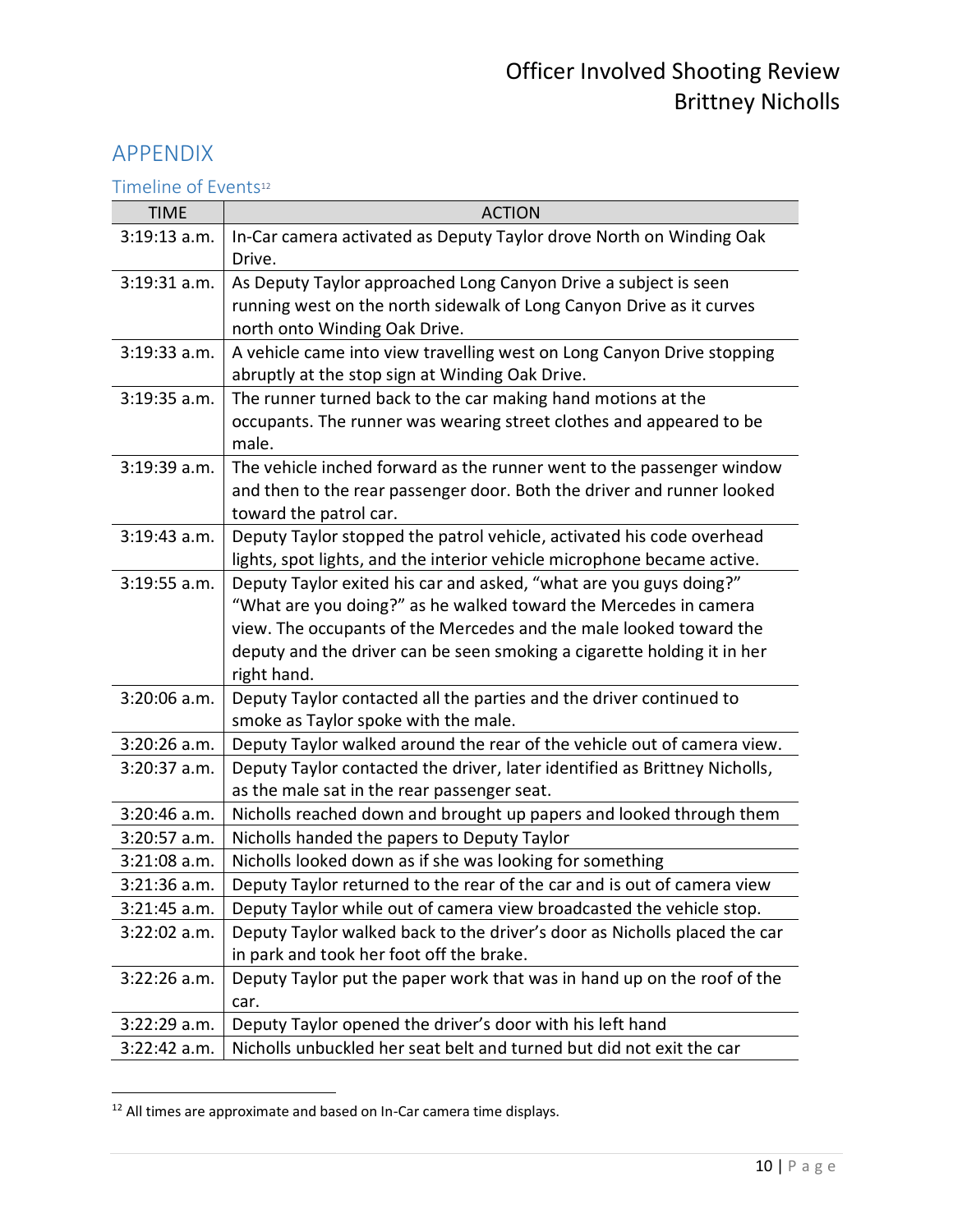| 3:22:48 a.m.   | While seated in the car with both feet on the ground Nicholls dropped       |
|----------------|-----------------------------------------------------------------------------|
|                | her cigarette on the ground and then stood up                               |
| $3:22:50$ a.m. | Nicholls turned and reentered the car. Before her body was completely       |
|                | inside the vehicle the brake light activated indicating her right foot was  |
|                | on the brake while her left foot was still on the ground outside the car.   |
| 3:22:52 a.m.   | Deputy Taylor reached in with his left hand to grab Nicholls.               |
| 3:22:53 a.m.   | Deputy Taylor's right hand followed into the car.                           |
| 3:22:54 a.m.   | Deputy Taylor's left arm was mostly out of the car as though he had         |
|                | grabbed ahold of something.                                                 |
| $3:22:55$ a.m. | The brake light went off and Nicholls' right hand grabbed the steering      |
|                | wheel. The car then began to move forward. Deputy Taylor had a portion      |
|                | of his arms in the car as the car was moving.                               |
| $3:22:56$ a.m. | The car moved approximately 3-6 feet and Deputy Taylor's upper body         |
|                | was out of the car but not clear of it. His torso was alongside the rear    |
|                | passenger door and the driver's door appeared partially closed with his     |
|                | left arm and shoulder blocking the door. It appeared that as Deputy         |
|                | Taylor was free from the interior of the car he used his right hand against |
|                | the body of the car and rear door window to steady himself. He took a       |
|                | couple stutter steps and a couple full steps traveling approximately 6-10   |
|                | feet.                                                                       |
| 3:22:57 a.m.   | Deputy Taylor maintained his balance while his momentum carried him         |
|                | forward and he drew his weapon. The Mercedes was driving north on           |
|                | Winding Oak Drive toward Madison Avenue.                                    |
| $3:22:58$ a.m. | Deputy Taylor pointed his weapon at the fleeing vehicle and began firing    |
|                | 5 rounds at the vehicle.                                                    |
| $3:22:59$ a.m. | Deputy Taylor ran toward the intersection of Winding Oak Drive and          |
|                | Madison Avenue.                                                             |
| 3:23:02 a.m.   | Deputy Taylor broadcasted "Shots fired" multiple times.                     |
| $3:23:13$ a.m. | Deputy Taylor ran back to his patrol vehicle and drove after Nicholls.      |
| $3:26:31$ a.m. | Deputy Taylor returned to the scene.                                        |

*Table 1 Timeline*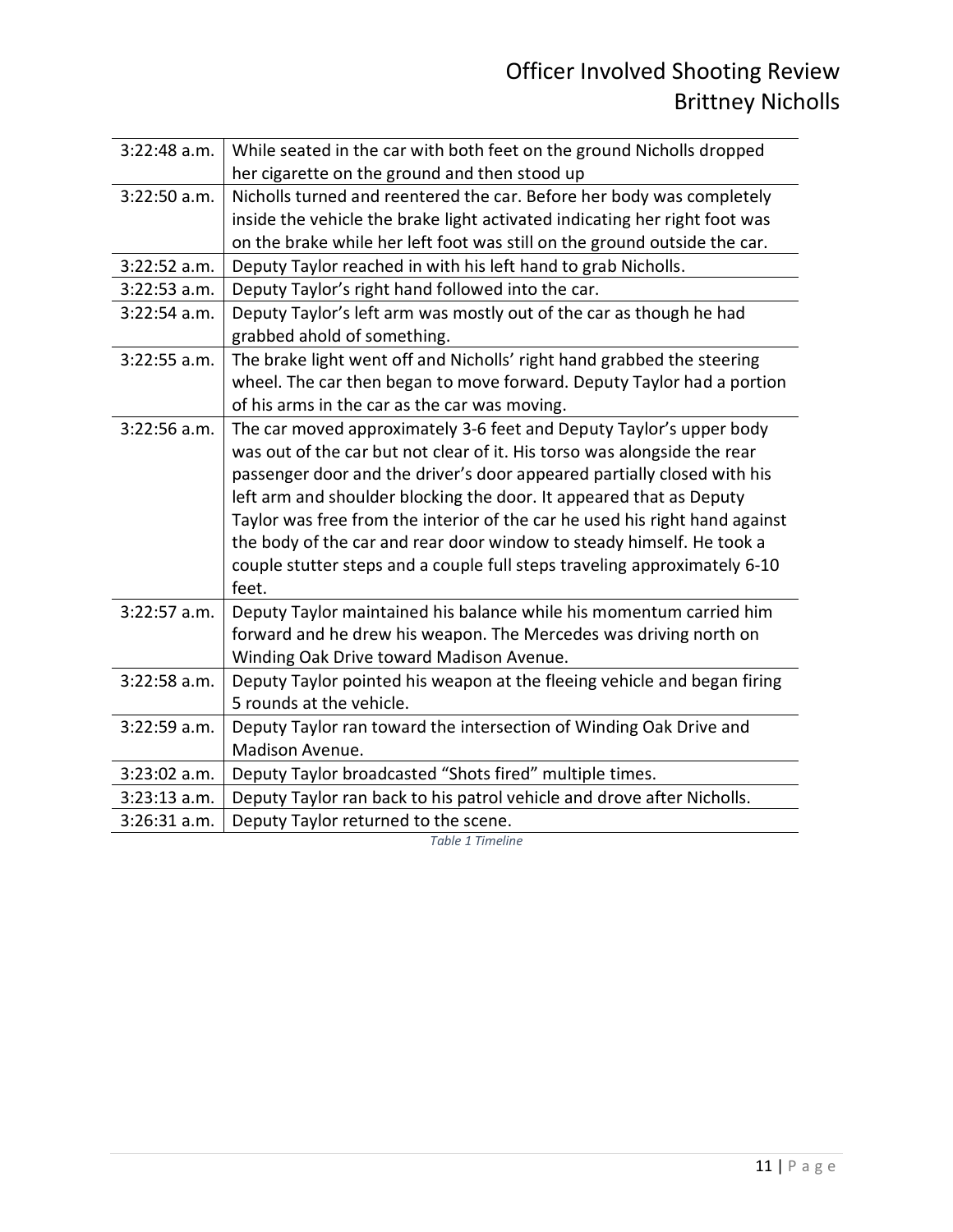## <span id="page-11-0"></span>Image of the Area<sup>13</sup>

#### <span id="page-11-1"></span>Stop Scene



 $^{13}$  The image of the area is provided for reference only and is not an image of the scene at the time of the shooting.